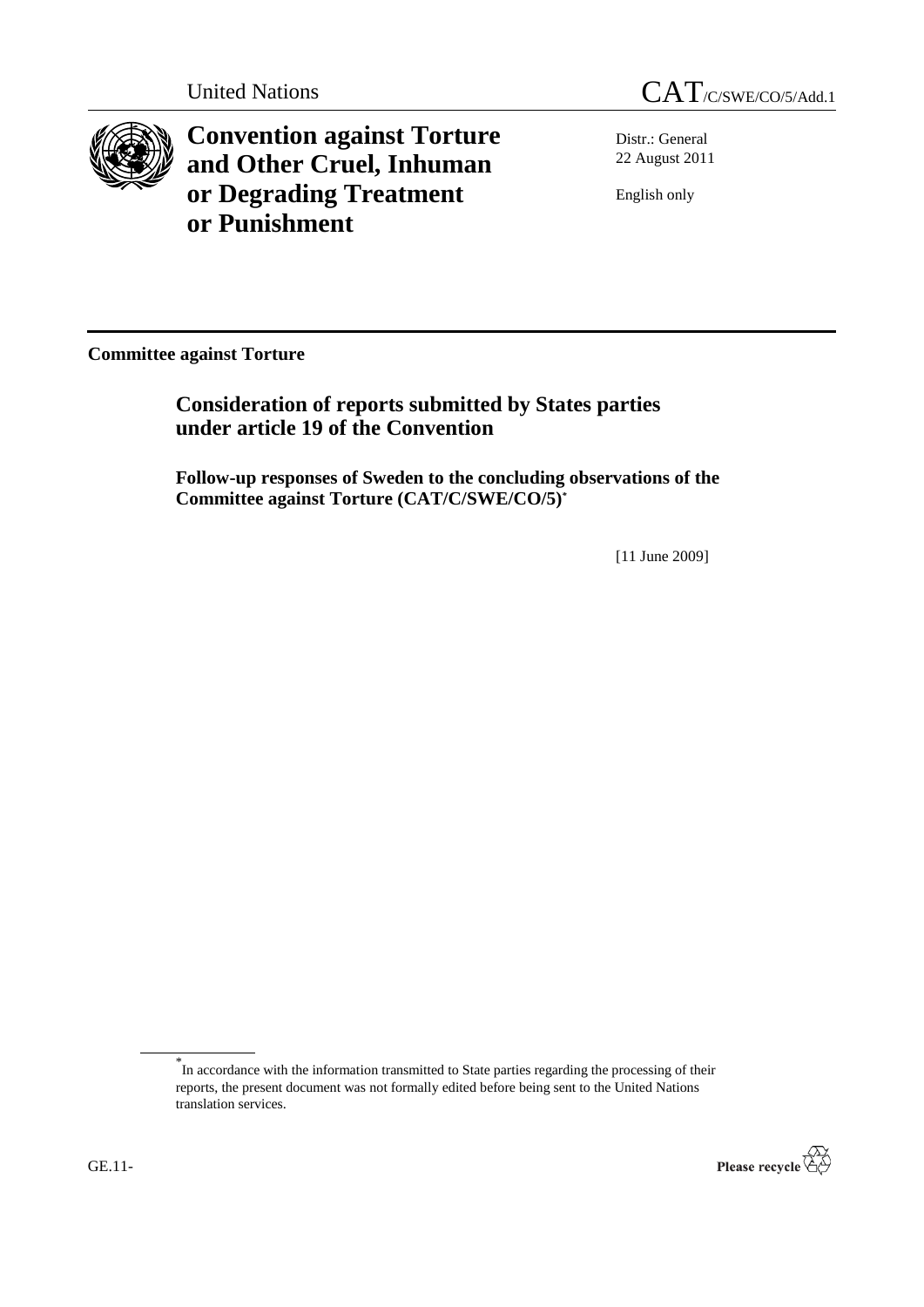# **Government of Sweden's response to the recommendations of the Committee against Torture**

1. The Committee against Torture has requested the Swedish Government to provide its response to the recommendations contained in paragraphs 11, 13, 16 and 17 (CAT/C/SWE/CO/5). The Swedish Government is pleased to hereby provide its response.

### **Response to the recommendation contained in paragraph 11 of the concluding observations (CAT/C/SWE/CO/5)**

#### **Fundamental safeguards**

2. Sweden would like to present the framework governing the right to public defence counsel. The basic rule laid down in Chapter 21, Section 1 of the Code of Judicial Procedure (*rättegångsbalken*) is that the suspect has a right to conduct his own case. In preparing and conducting his defence, the suspect may be assisted by a defence counsel (Chapter 21, Section 3 of the Code of Judicial Procedure). This right is unconditional and applies regardless of the nature of the alleged offence.

3. It is laid down in Chapter 23, Section 18 of the Code of Judicial Procedure that when a preliminary investigation has advanced so far that a person is reasonably suspected of having committed the offence, he or she shall, when questioned, be notified of this suspicion. Chapter 24, Section 9 of the Code of Judicial Procedure provides that when a person is apprehended or arrested he or she shall be informed of the offence for which he is suspected and the grounds for the deprivation of his liberty. Moreover, it follows from Section 12 of the Decree on Preliminary Investigations (*förundersökningskungörelsen*  1947:948) that when a person is reasonably suspected of having committed an offence he or she shall be notified of his right to a defence counsel during the preliminary investigation and the conditions under which a public defence counsel may be appointed.

4. If a public defence counsel is to be appointed for the suspect pursuant to Chapter 21, Section 3a, the leader of the investigation is under a duty to notify this to the court (Chap. 23, Section 5 of the Code of Judicial Procedure).

5. A public defence counsel shall be appointed by the court without delay. The public defence counsel can in general receive reasonable compensation from public funds for work done before he or she was appointed if it was a basic condition that he or she would be appointed as public defence counsel and a request for the appointment is made within a reasonable time after the work was initiated (see decisions by the Swedish Supreme Court, NJA 1959 p. 12, and a Court of Appeal, RH 2004:85).

6. The right to a defence counsel coincides with the formal notification of suspicion under Chapter 23, Section 18 of the Code of Judicial Procedure (see decision by the Swedish Supreme Court, NJA 2001 p. 344). As reasonable suspicion is a prerequisite for apprehension or arrest, the apprehended or arrested person shall, in accordance with Section 12 of the Decree on Preliminary Investigations, be informed of his right to a defence counsel during the preliminary investigation and the conditions under which a public defence counsel may be appointed (see *Fitger*, *Rättegångsbalken*, p. 24: 38b). A suspect does not necessarily have to be arrested for a public defence counsel to be appointed for him.

7. In a report (*Justitieombudsmännens ämbetsberättelse* 1964, p. 106 ff.), the Parliamentary Ombudsman (*Justitieombudsmannen*) has stated that notification of suspicion fulfils an important legal function. This notification provides the suspect with several legal safeguards. Omission to notify a person who, by an objective assessment,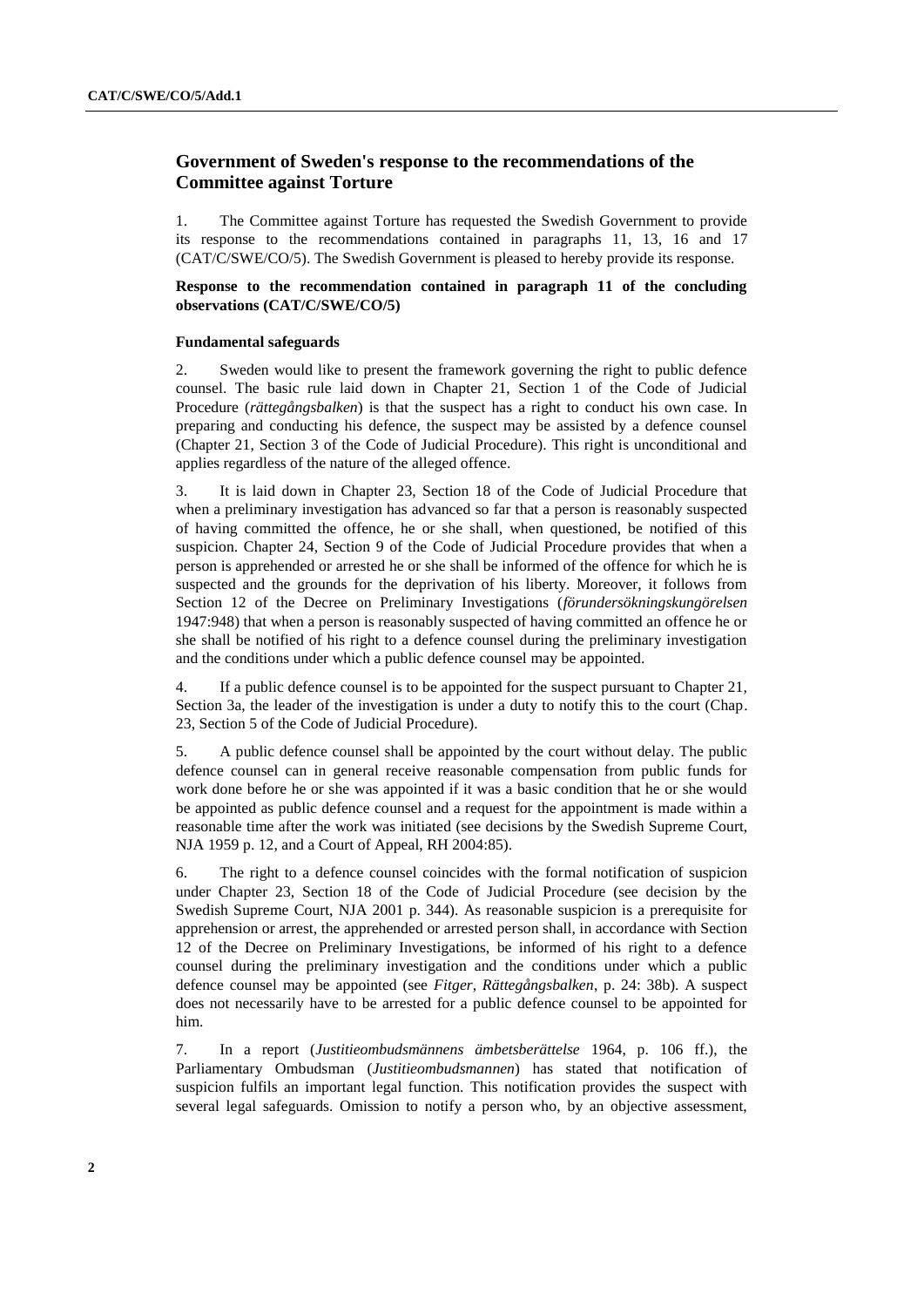should be considered to be under reasonable suspicion must be regarded as improper (see *Underrättsförfarandet enligt nya rättegångsbalken*, published by the Board on Procedural Issues *[Processnämnden*] 1947, p. 255, and Ekelöf, Rättegång V, 6th ed, p. 109).

8. Sweden asserts that the framework contains sufficient safeguards to ensure that a person receives information about the conditions under which a public defence counsel may be appointed as soon as he or she is considered to be under reasonable suspicion. From this point the suspect can request that a public defence counsel be appointed. It is normally at this point that the suspect has reason to fear that his or her interests may be encroached on. It should, however, be emphasised that even before this point – as a result of the amendments that entered into force on 1 April 2008 – everyone has a right to have counsel present when being questioned by the police (Chap. 23, Section 10 of the Code of Judicial Procedure). In light of the above, Sweden maintains that the framework ensures that suspects enjoy a right to public defence counsel at as early a stage as is reasonable.

9. Prison and remand prison inmates have the same right to health and medical care as any other citizen in the country. Since it is safer to bring a doctor to a correctional facility or prison than to allow the inmates to travel to the nearest medical centre/hospital, the Swedish Prison and Probation Service has chosen to employ its own nurses and use its own consulting physicians. This primarily means general physicians, but since such a large percentage of inmates have various kinds of mental disorders or addictions, a number of psychiatrists are also needed.

10. All detainees are screened upon arrival in a remand prison. The screening form includes health questions such as current use of medication, diseases etc. This routine is used in order to enable the staff to spot serious illness or risk of suicide etc, and to provide the detainee with medical treatment as soon as possible.

11. If a detainee requests to see a physician it is the employed nurse that makes a preliminary examination to determine the nature of the medical problem and the urgency of the matter. Thereafter it is for the physician to determine whether specialist care is needed. However, all staff undergoes training in relation to certain cases of emergencies. All staff is expected to be able to assess whether transport with ambulances is necessary.

12. During 2008 the Swedish Prison and Probation Service has taken many and extensive measures to improve suicide prevention and measures to deal with acute illnesses seen in prison inmates. Several million Swedish kronor have been allocated to suicide prevention efforts. For example, over 4000 employees have participated in an extra, oneday training programme covering issues related to suicide and acute physical illnesses. The result of the measures is that the number of suicides were reduced by more than half compared to 2007. During the first five months of 2009 only one suicide has occurred.

13. The information sheet listing the rights of persons deprived of their liberty by the police was finalised and made available to the police authorities during December 2008 and has been translated into 40 languages. The National Police Board is currently working on making the information sheet available in Persian and Kurdish. The English-language version of the information sheet is attached to this report for reference.

# **Response to the recommendation contained in paragraph 13 of the concluding observations**

#### **Non-refoulement; the case of Mr Ahmed Agiza and Mr Mohammed Alzery**

14. The Government has already provided the Committee against Torture with information concerning follow-up measures in respect of Mr Agiza, inter alia, in submissions dated 25 May 2007, 5 October 2007 and 16 December 2008. Furthermore, the Government has provided the Human Rights Committee (HRC) with information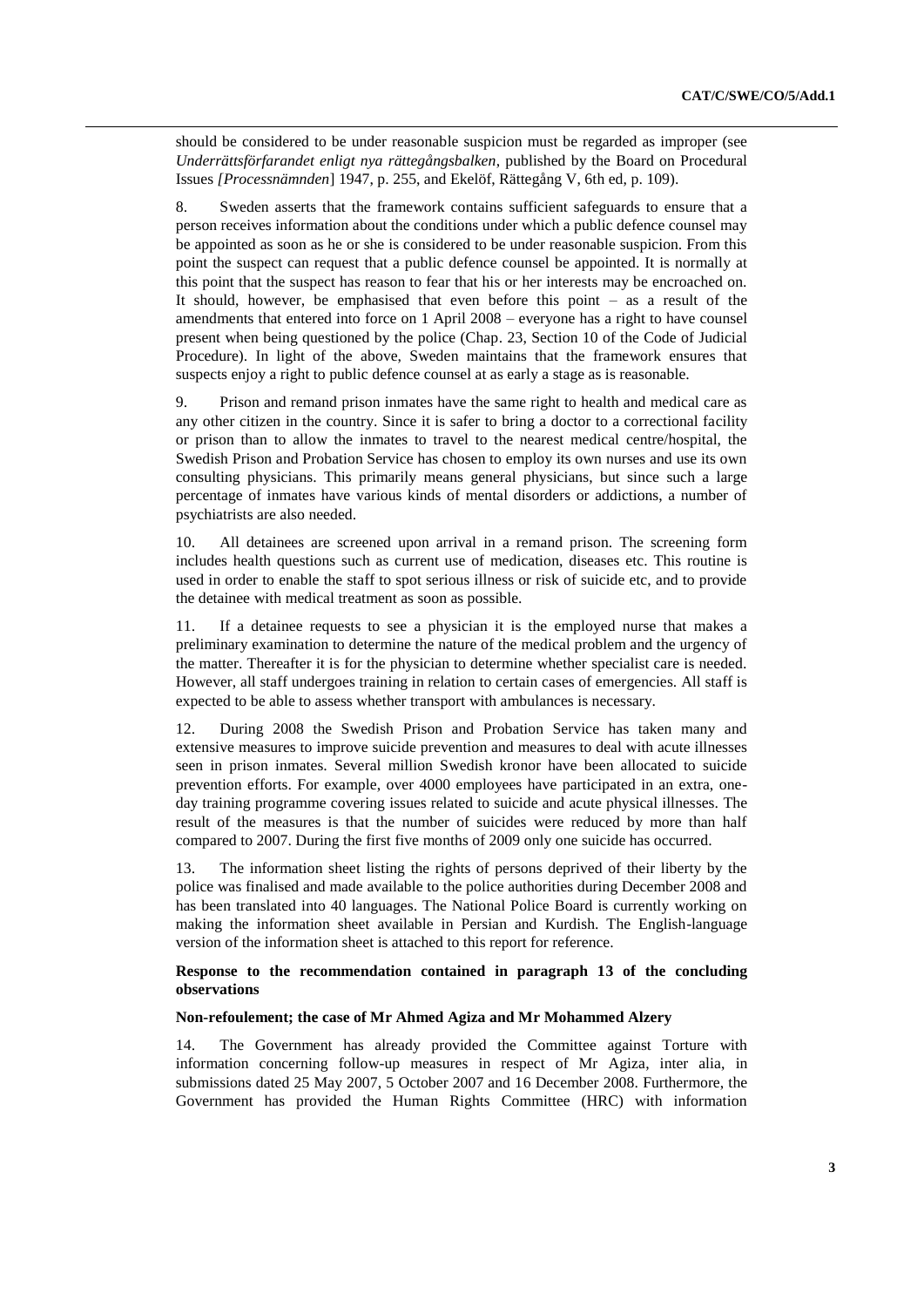concerning follow-up measures in respect of Mr Alzery, inter alia, in submissions dated 14 March 2007 and 18 September 2007. A general reference is made to these submissions.

15. On 1 March 2007 (in respect of Mr Alzery) and on 16 May 2007 (in respect of Mr Agiza), the Swedish Government decided to repeal the decision of the former Government of 2001 in view of the violations of Mr Agiza's and Mr Alzery's human rights as established by the Committee against Torture and the Human Rights Committee. The Government referred Mr Agiza's and Mr Alzery's requests for a residence permit to the Migration Board, which on 10 May 2007 (in respect of Mr Alzery) and 9 October 2007 (in respect of Mr Agiza) rejected the applications. Both Mr Agiza and Mr Alzery currently have appeals pending against the Migration Board's decisions. The Government will decide in the matter as a last instance, since the case still is regarded as a security case under the Aliens Act. There are still some questions to be addressed before the Government can make a decision.

16. In the Government's above-mentioned decisions in 2007, Mr Agiza's and Mr Alzery's claims for compensation were referred to the Chancellor of Justice. Mr Alzery received SEK 3 160 000 in a settlement reached on 2 July 2008 between him and the Chancellor of Justice on behalf of the Swedish Government and Mr Agiza received SEK 3 097 920 in a settlement reached on 19 September 2008 between him and the Chancellor of Justice on behalf of the Swedish Government.

17. As indicated in the Government's latest communications to the Committee against Torture and the Human Rights Committee in these cases, the Committees will be provided with more detailed information about the follow up of the Committees' views, adopted on 20 May 2005 and 25 October 2006, as soon as the Government has made its decision on the appeals lodged by Mr Agiza and Mr Alzery regarding the residence permit issues.

18. Under the Swedish Constitution, the public prosecutors are, like administrative authorities, independent in relation to the Government. The Government is not allowed to instruct these authorities in their assessment of an individual case. The Government is therefore not in a position to request that the "prosecuting authorities" institute criminal investigations in the cases of Mohammed Alzery and Ahmed Agiza.

19. Swedish prosecutors are under an absolute obligation to prosecute. This means that a prosecutor, unless it is otherwise provided for by law, must institute court proceedings in respect of all offences that fall under public prosecution and where the prosecutor on objective grounds is able to foresee that sentence by a general court will be passed.

20. This obligation is coupled with a corresponding duty – likewise absolute – to start a preliminary investigation. This, in turn, means that in principle there is an obligation to initiate a preliminary investigation as soon as there is reason to believe that an offence under public prosecution has been committed.

21. Public prosecutors on different levels have looked at the question whether a criminal investigation should be initiated in the cases of Mr Agiza and Mr Alzery. Both a district prosecutor and a Prosecutor-Director have decided not to initiate a preliminary investigation. Even the Parliamentary Ombudsman has decided not to institute a criminal investigation in these cases. The Prosecutor-General has decided not to resume the preliminary investigation.

22. Sweden has not participated in any form of what is referred to as extraordinary renditions.

23. The expulsions of Mr Agiza and Mr Alzery in 2001 have been heavily criticized by Swedish national institutions. The Standing Committee on the Constitution has criticized the Swedish Government for the decisions to expel the two men, accepting the diplomatic assurances from Egyptian authorities. The Parliamentary Ombudsman has scrutinized the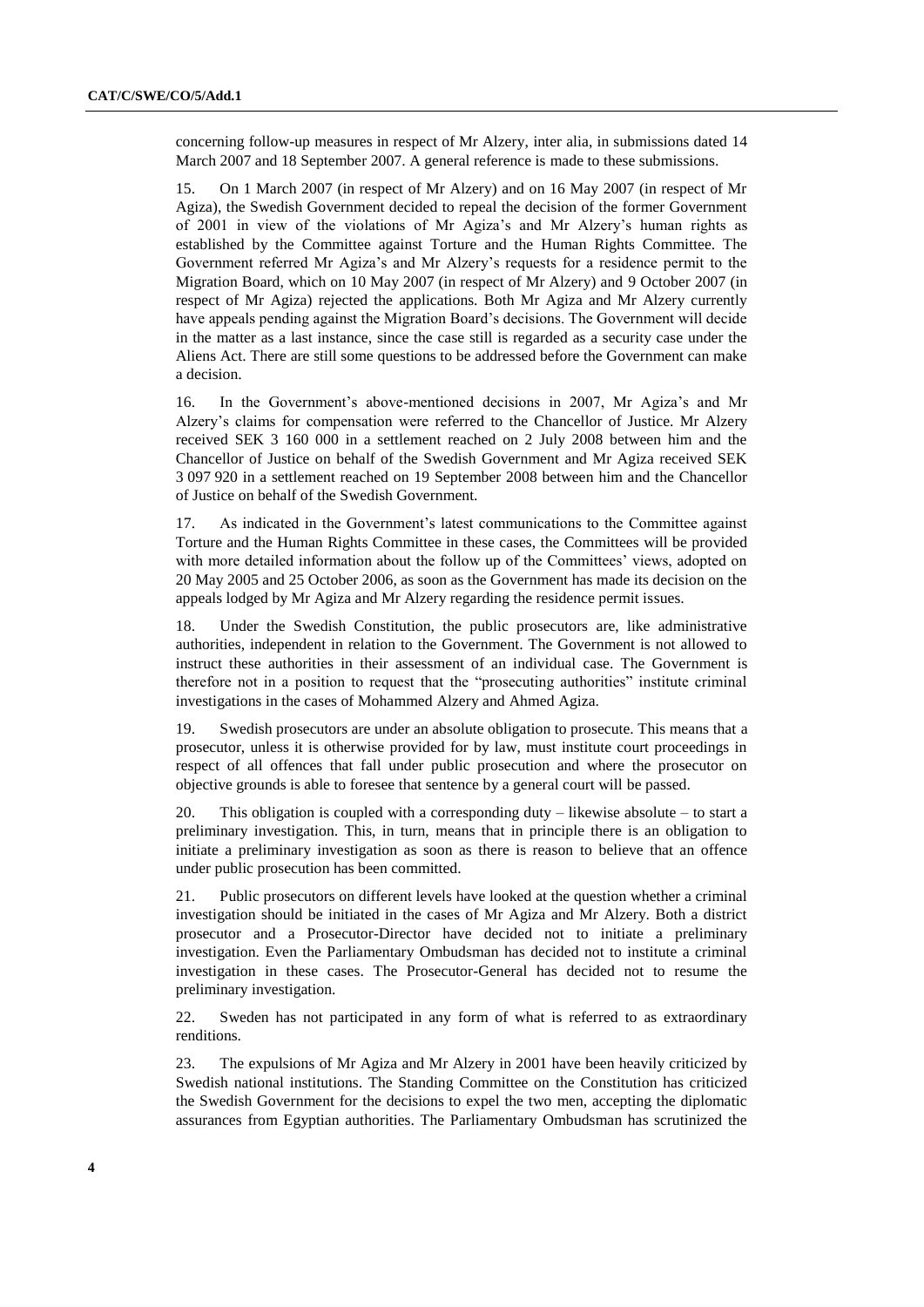enforcement of the expulsions and has expressed very serious criticism regarding how the officials from the Swedish Security Service acted when the two men were expelled from Sweden. Further investigations have not been deemed necessary.

24. Regarding the issue of preventing similar violations in the future, the Government refers to its sixth periodic report to the Human Rights Committee and the new procedure for security cases according to the Aliens Act and the Act concerning special control in respect of aliens.

25. The National Swedish Police Board has issued guidelines regarding effectuation of expulsion orders. The guidelines underline the alien's right to receive a humane and dignified treatment during the enforcement of an expulsion order.

26. Furthermore, chapter 12, section 1 of the Swedish Aliens Act stipulates that the refusal of entry and expulsion of an alien may never be enforced to a country where there is fair reason to assume that

- The alien would be in danger there of suffering the death penalty or being subjected to corporal punishment, torture or other inhuman or degrading treatment or punishment or
- The alien is not protected in the country from being sent on to a country in which the alien would be in such danger.

### **Response to the recommendation contained in paragraph 16 of the concluding observations**

#### **Imposition of restrictions on remand prisoners**

27. With regard to the committee's observations concerning restrictions, it is important to point out that, from an international point of view, relatively few people are detained while awaiting trial in Sweden. A number of those detained with restrictions would not be detained at all if there was no ground for restrictions. Sweden also has relatively short detention periods.

28. Nevertheless, the prosecutor has an obligation to limit as far as possible the restrictions on contacts with the outside world to which a detained person is subject. Restrictions should only be used when and for as long as they are necessary.

29. Under Swedish law, the prosecutor's decision on specific restrictions can be examined by a district court, if the detained person requests it. He or she has the possibility to make such a request as early as at the first detention hearing. It is also possible for the detainee to make such a request at a later stage.

30. A study concerning time spent in pretrial detention is recounted in a 1997 report from the National Courts Administration (Anhållande och häktning – en utvärdering av 1996 års ändring av fristerna vid anhållande och häktning, DV rapport 1997:6). The report is based on available statistics and a study of cases from the courts conducted by the National Courts Administration. In addition, surveys were undertaken among prosecution authorities, courts and lawyers. According to the report, the average time spent in pretrial detention (counted from the person's apprehension until sentencing in the first instance) was 24 days. In 80 per cent of cases, the time spent in pretrial detention was six weeks or less. According to the Prosecution Authority, there is no reason to believe that the situation has changed markedly since that study. It could also be noted that it is very rare that a person who is in detention after a judgment in the first instance is subject to restrictions.

31. A few examples of the legal safeguards relating to the imposition of restrictions include the following: In the context of each fortnightly review of the continuation of remand custody, the court should consider the necessity of continuing to impose restrictions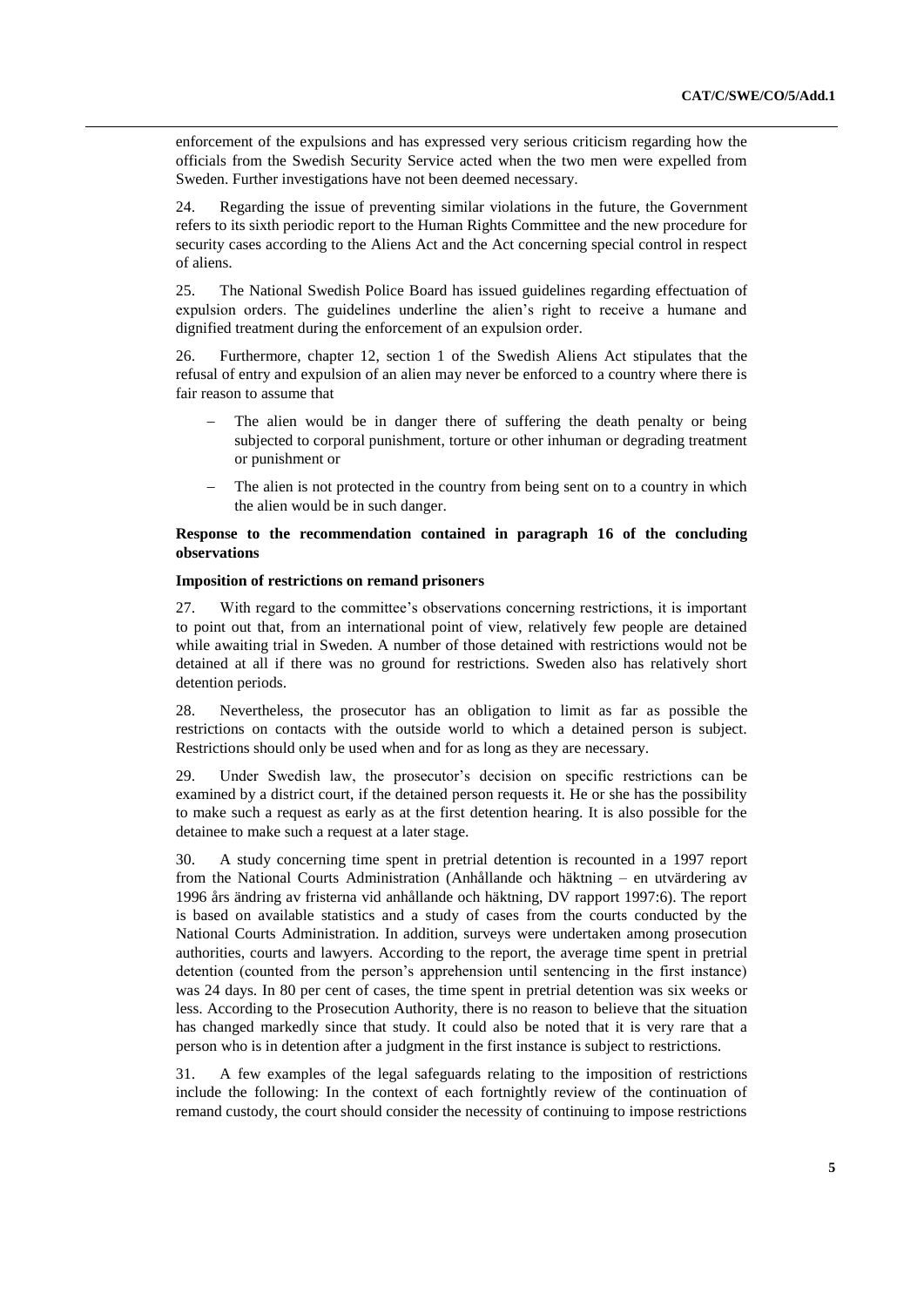as a separate item (a permit for restrictions lapses if the court does not allow an extension of the permit in conjunction with the court ordering that a person shall remain in detention). Another example is the principle of proportionality (applicable to the use of coercive measures according to Swedish law); restrictions are only to be applied when the reasons for them outweigh the consequent intrusion or other detriment to the suspect or another adverse interest. According to another basic principle, restrictions, as well as other coercive measures, should be lifted as soon as the grounds for them no longer exist. There is also an obligation for the prosecutor to document the reasons for decisions on restrictions and these are to be presented to the detainee, as long as this is not detrimental to the investigation. A court decision to give a prosecutor general permission to decide on restrictions must always contain information on how to appeal against the decision.

32. The task of deciding on specific restrictions, after having obtained general permission from a court, is assigned to an individual prosecutor. In the same way as a judge, the prosecutor has a responsibility, and ultimately a criminal liability, to follow the regulations and instructions in this field. The prosecutor's independence is limited by the possibility for a superior prosecutor (the Prosecutor-General, a director of public prosecution or a deputy director of public prosecution) to reassess a prosecutor's decision. The Prosecutor-General has the overall responsibility for overseeing that the prosecutor's application of the rules fulfils fundamental requirements of legality and consistency.

33. A proposal to the effect that the court always should decide on specific restrictions and that such a decision should be subject to appeal is still under consideration in the Ministry of Justice. According to the current timetable, the Government intends to present a bill to the Riksdag in the autumn of 2009.

34. The treatment of detained persons is regulated by the Act on the Treatment of Persons Arrested or Remanded in Custody. To avoid isolation and other negative consequences of longer periods spent in a remand prison, the Act contains regulations on such matters as social support, the possibility to associate with other remand prisoners and opportunities for physical activities. The Act states that, as far as possible, remand prisoners are to be offered some form of work or occupation during their time on remand.

35. The remand prisoner is normally allowed to associate with other detainees during daytime and have access to television, newspapers and other distractions in his room. These activities can in certain cases be restricted by a court decision, along with the remand prisoner's possibilities to maintain contact with the outside world through letters, telephone calls and visits. The Prison and Probation Service is currently reviewing its routines in order to be able to let detainees associate with one another during daytime.

36. Even in cases when a prisoner's contact with other prisoners is restricted by a court decision, the remand prison can arrange work, education and physical activities on an individual basis.

37. Concerning statistical information, the Government is pleased to be able to provide the Committee with some relevant statistical information as follows.<sup>1</sup> In 2008, 11,245 persons were detained in Sweden. This is approximately 5 per cent of all suspected persons during 2008 (227,624). Court decisions to place restrictions on detainees were affirmed in 7,303 cases, equivalent to 65 per cent of the detainees. It should be noted that the prosecutor may refrain from placing restrictions on detainees although prior permission has been granted by the court.

<sup>1</sup> Åklagarmyndighetens årsredovisning 2008, pp. 40-41 (Swedish Prosecution Authority Annual Report 2008 – in Swedish only).